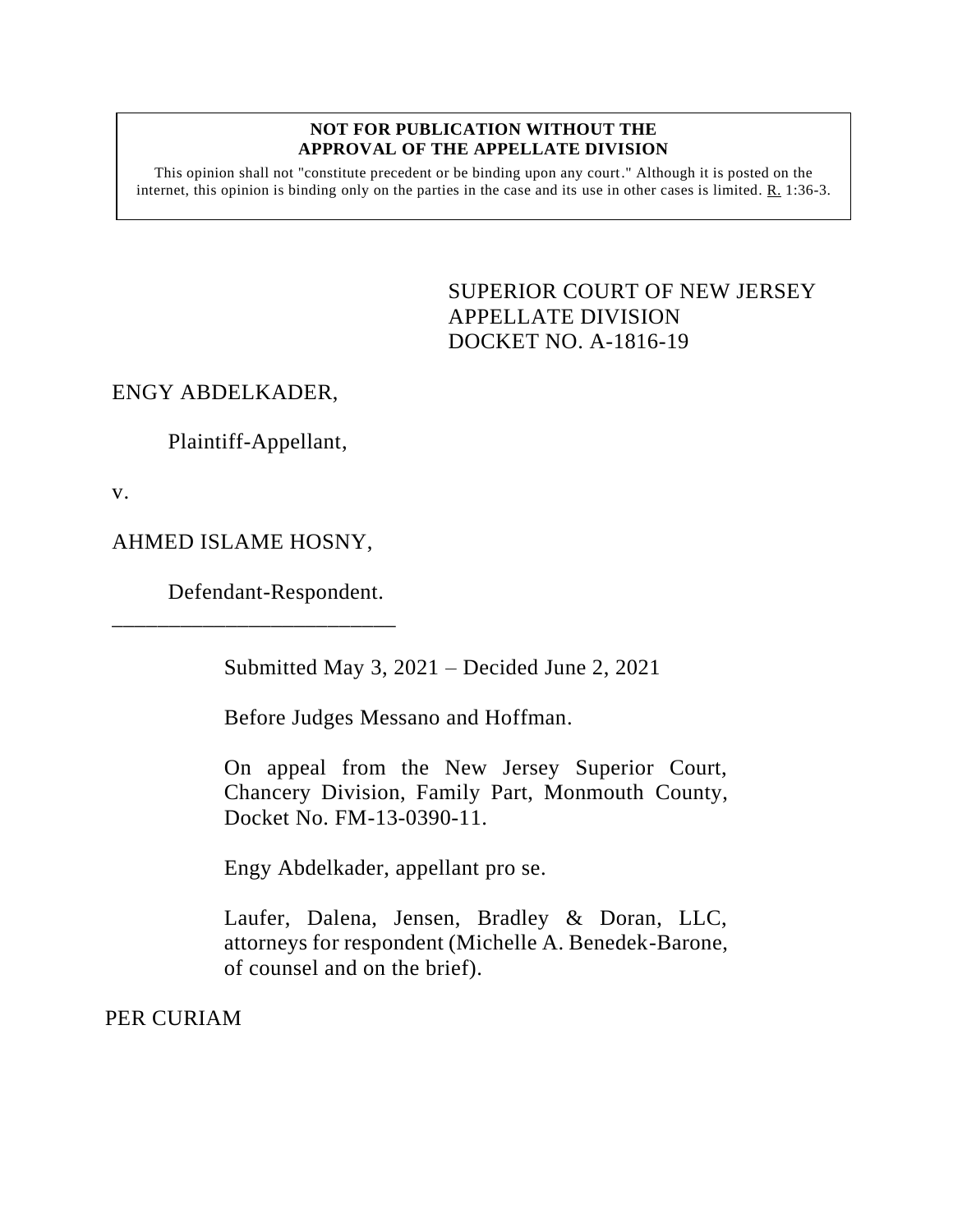This post-judgment dispute is before us a second time. In our prior opinion, we set out the salient facts regarding the parties' marriage, separation, divorce, plaintiff's unilateral relocation to Virginia with the parties' son, A.H. (Alec), Alec's return to New Jersey in his father's custody, and plaintiff's ultimate return to New Jersey.<sup>1</sup> Abdelkader v. Hosny, No. A-1666-16 (App. Div. July 26, 2018). The parties are intimately familiar with those details, and we need not repeat them again except as necessary to resolve the issues now presented. Ultimately, we dismissed plaintiff's appeal as moot but concluded "there [were] sufficient changes in the circumstances of [Alec]'s life to warrant a plenary hearing at which the judge shall determine what custodial arrangement now serves [the child's] best interests." Id. at 9 (citing N.J.S.A. 9:2-4).

The plenary hearing took place before Judge Michael A. Guadagno, now retired on recall, during eight court sessions commencing on August 5, 2019.<sup>2</sup> On December 12, 2019, he entered an order that: continued defendant as the parent of primary residence (PPR); left unchanged a prior order fixing plaintiff's

<sup>&</sup>lt;sup>1</sup> We use initials and a pseudonym for the child pursuant to <u>Rule</u> 1:38-3(d)(3).

<sup>&</sup>lt;sup>2</sup> Prior to his retirement, Judge Guadagno was the trial judge who entered the parties' 2011 final judgment of divorce (JOD), which incorporated their property settlement agreement (PSA). He was not involved in the post-judgment orders that were the subjects of plaintiff's first appeal.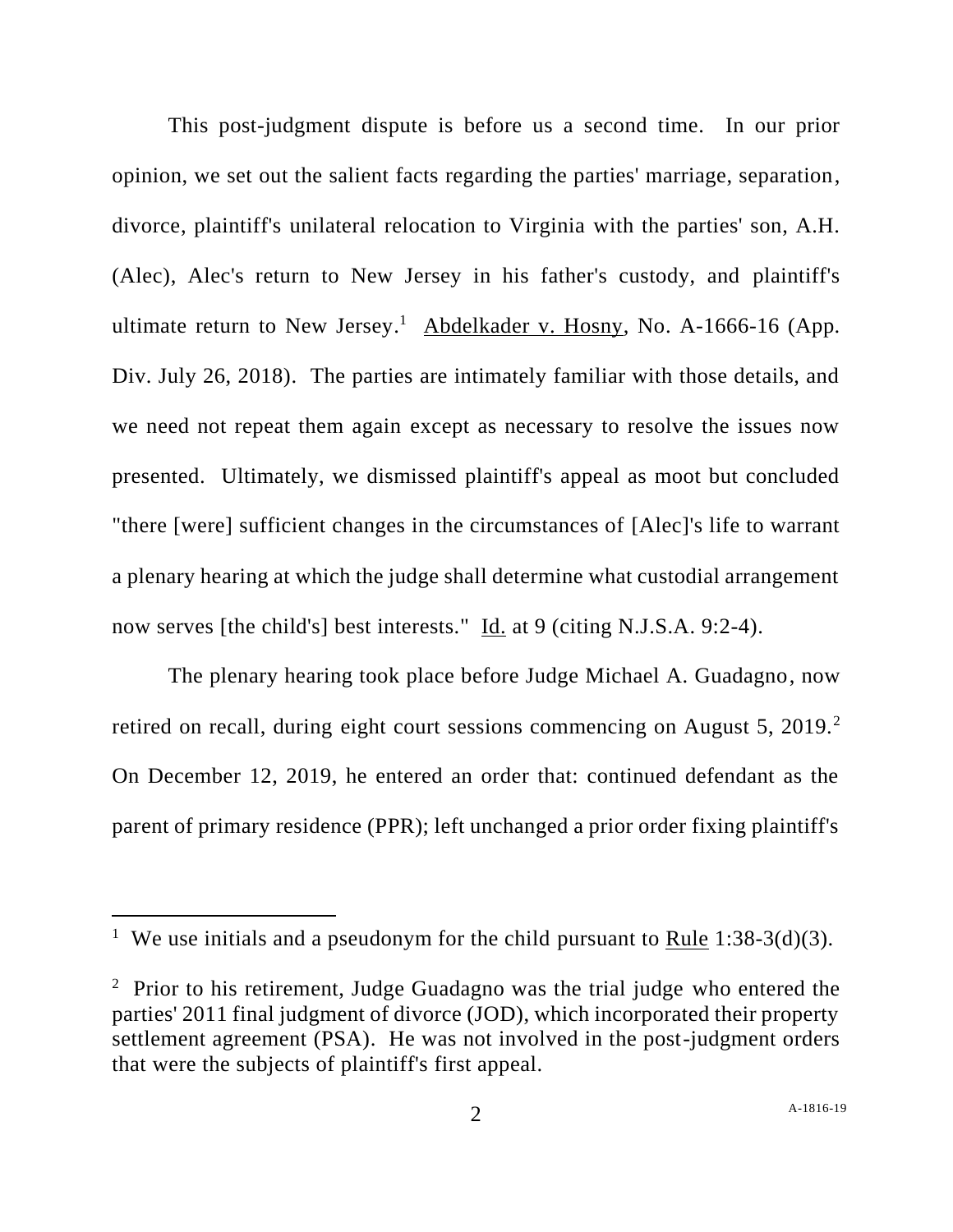child support obligation; appointed a parenting coordinator with significant authority and with costs borne equally by the parties; and required the parties to enroll Alec, then almost ten-years old, "in therapy consistent with the findings" in the judge's extensive written decision.

Plaintiff now appeals asserting errors regarding certain procedural aspects of the plenary hearing, Judge Guadagno's consideration of the evidence adduced at the hearing, and his ultimate decision to designate defendant as PPR. Plaintiff urges us to reverse the order and remand again for another hearing before a different judge. We address each of plaintiff's contentions below. We find them unpersuasive and affirm.

## I.

Both parties are attorneys, and plaintiff has represented herself throughout the proceedings following our remand.<sup>3</sup> At the first case management conference in August 2018, Judge Sheedy established a discovery schedule including dates for the retention of experts. Defendant declined any request to hire a joint expert and hired Dr. Sharon Ryan Montgomery to conduct a bestinterests evaluation. Dr. Elise Landry had prepared a custody neutral assessment

<sup>&</sup>lt;sup>3</sup> The pre-plenary hearing proceedings were conducted by the presiding judge of the Family Part, Kathleen A. Sheedy.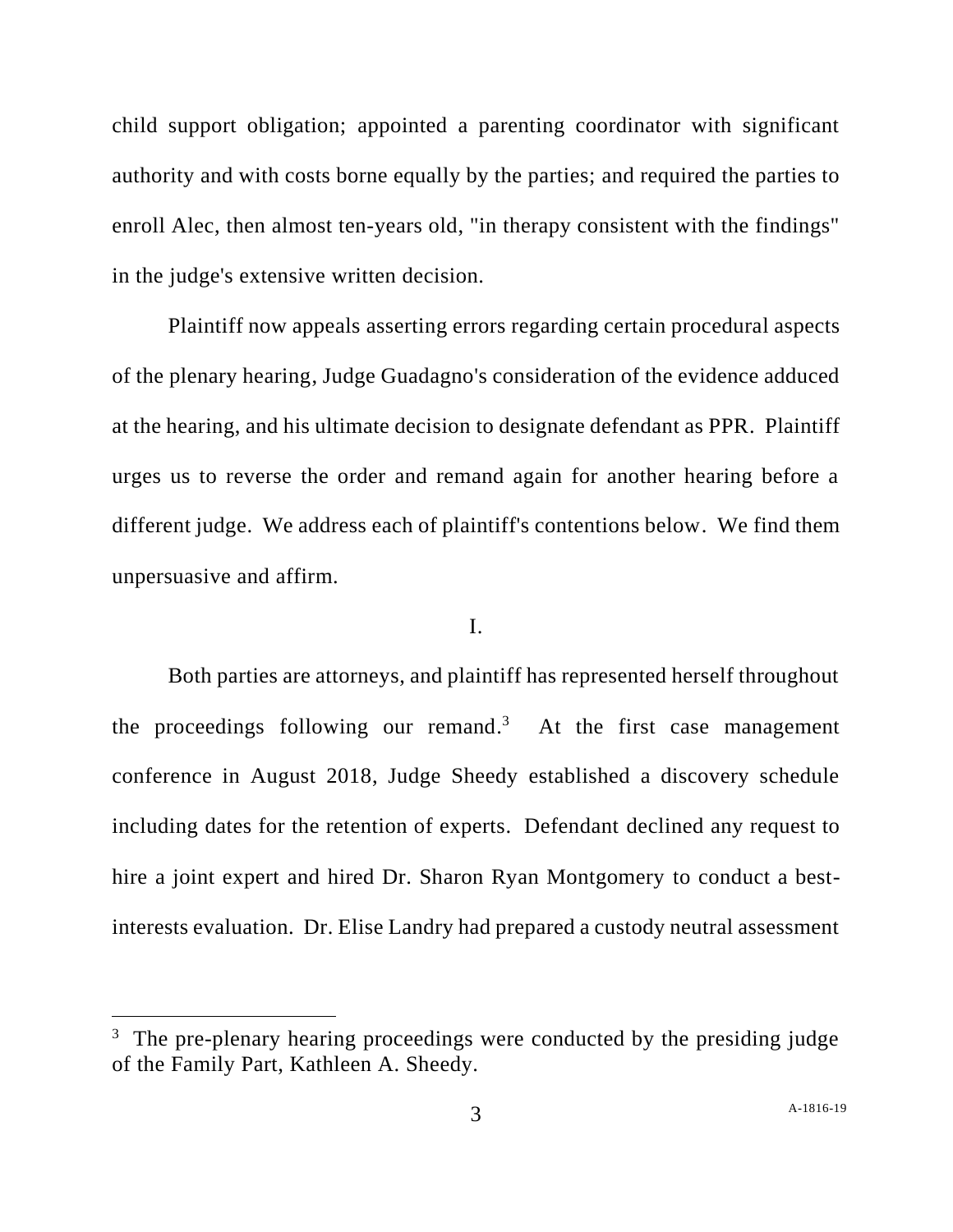(CNA) during the earlier litigation when plaintiff relocated to Virginia with Alec. After a second case management conference, Judge Sheedy entered an order requiring plaintiff to retain Landry "to prepare an update of her 2016 report."

Disputes regarding parenting time erupted, along with other issues, and a flurry of motion practice commenced. In November, Judge Sheedy ordered plaintiff to "pay the full amount for an updated assessment with Dr. Landry." A new round of motions led to the judge's December 14, 2018 order (the December 2018 order) and a forty-nine page written opinion in which she again denied plaintiff's request for modification of her child support without prejudice, but also reserved the issue for the plenary hearing, at which "[t]he [c]ourt will hear arguments as to the child support and income imputation issues . . . and will calculate child support . . . after that time." The order continued plaintiff's thencurrent child support of \$130 per week to be paid through probation.

The December 2018 order also denied several requests made by defendant regarding plaintiff's alleged support arrearages, payment for Alec's extracurricular activities and other financial issues, reserving them for the plenary hearing. Judge Sheedy denied defendant's request that she recuse herself. Finally, the December 2018 order required both parties and Alec to

4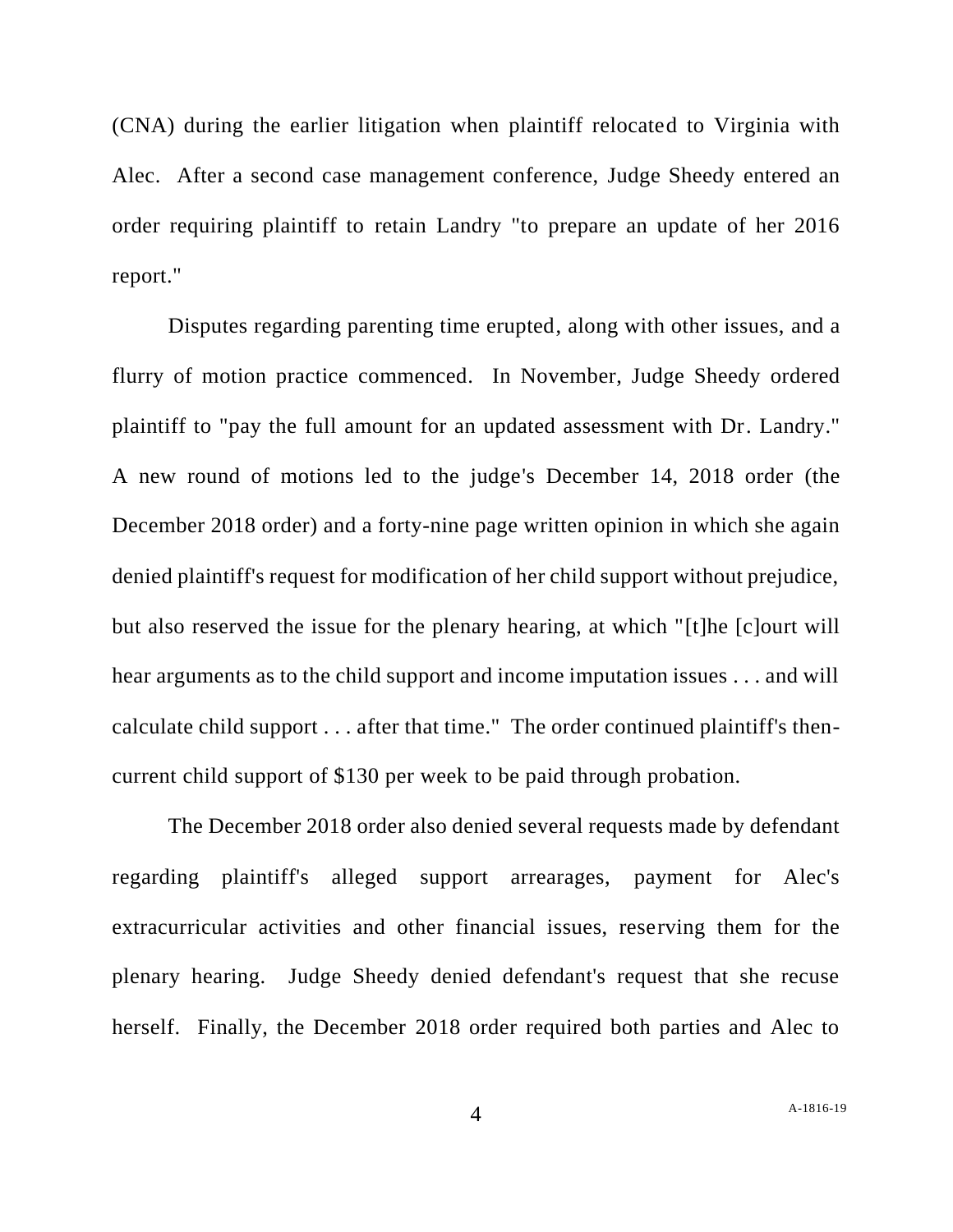meet with Landry in January for preparation of an updated CNA. We denied defendant's request to seek emergent relief from the December 2018 order.

Landry issued an updated CNA in January 2019. We discuss the report and her testimony below, but, for the moment, it suffices to note that Landry forwarded the report directly to the court, requested a protective order issue, and suggested that neither party receive a copy nor share its contents with Alec. However, Landry suggested that defendant's expert receive a copy to "fully address[] the concerns" noted.<sup>4</sup> Judge Sheedy entered a protective order barring report's dissemination to anyone other than the parties and their attorneys.

There was apparent confusion because plaintiff was initially told she could only come to chambers to review Landry's report even though it had been sent to defense counsel. In any event, plaintiff received the report at a March 29, 2019 case management conference and well in advance of the hearing.

Prior to that conference, on March 5, 2019, Landry wrote to Judge Sheedy, noting plaintiff's representation that the judge referred to Landry "on the record" as plaintiff's expert.<sup>5</sup> Landry stated she was ethically prohibited from serving as

<sup>4</sup> Ultimately, Montgomery never reviewed the updated CNA.

<sup>&</sup>lt;sup>5</sup> We have only been provided with the transcripts from the plenary hearing before Judge Guadagno.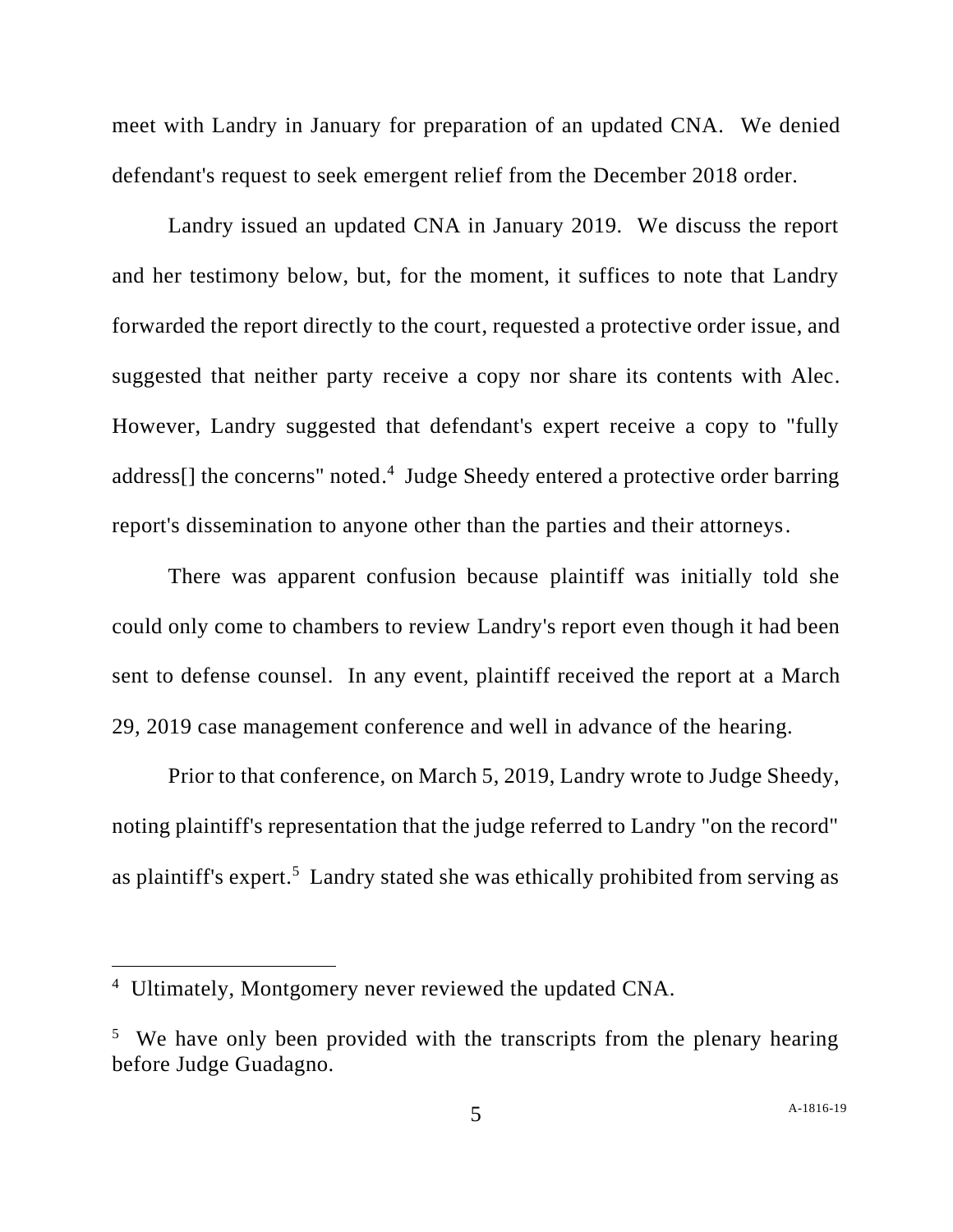both a party's expert and CNA analyst. She had explained this when first contacted by plaintiff and provided plaintiff with names of other psychologists in the area. Landry said that plaintiff "never once expressed that she considered me her expert and . . . explained that she had not retained an independent expert because of financial concerns." On April 3, 2019, plaintiff sent a letter to Judge Sheedy, noting Landry's ethical reservations and her concerns over Alec's wellbeing. Plaintiff urged the court "to take appropriate measures to protect the parties' child beyond the mere issuance of a protective order."

At the initial hearing before Judge Guadagno, plaintiff objected to the judge's stated intention to interview Alec in chambers. The judge initially reserved decision but ultimately did conduct the interview, as we explain below. Judge Guadagno also addressed defense counsel's objection to plaintiff referring to Landry as a "[c]ourt-appointed expert." He noted that CNAs are done "in order [for the court] to have an expedited input" but they "fall[] short of a fullblown custody evaluation." The judge noted he would consider any report admitted into evidence and "give them the appropriate weight," but "putting names on them as the [c]ourt expert or defendant['s] expert or plaintiff's expert . . . doesn't really move the ball forward."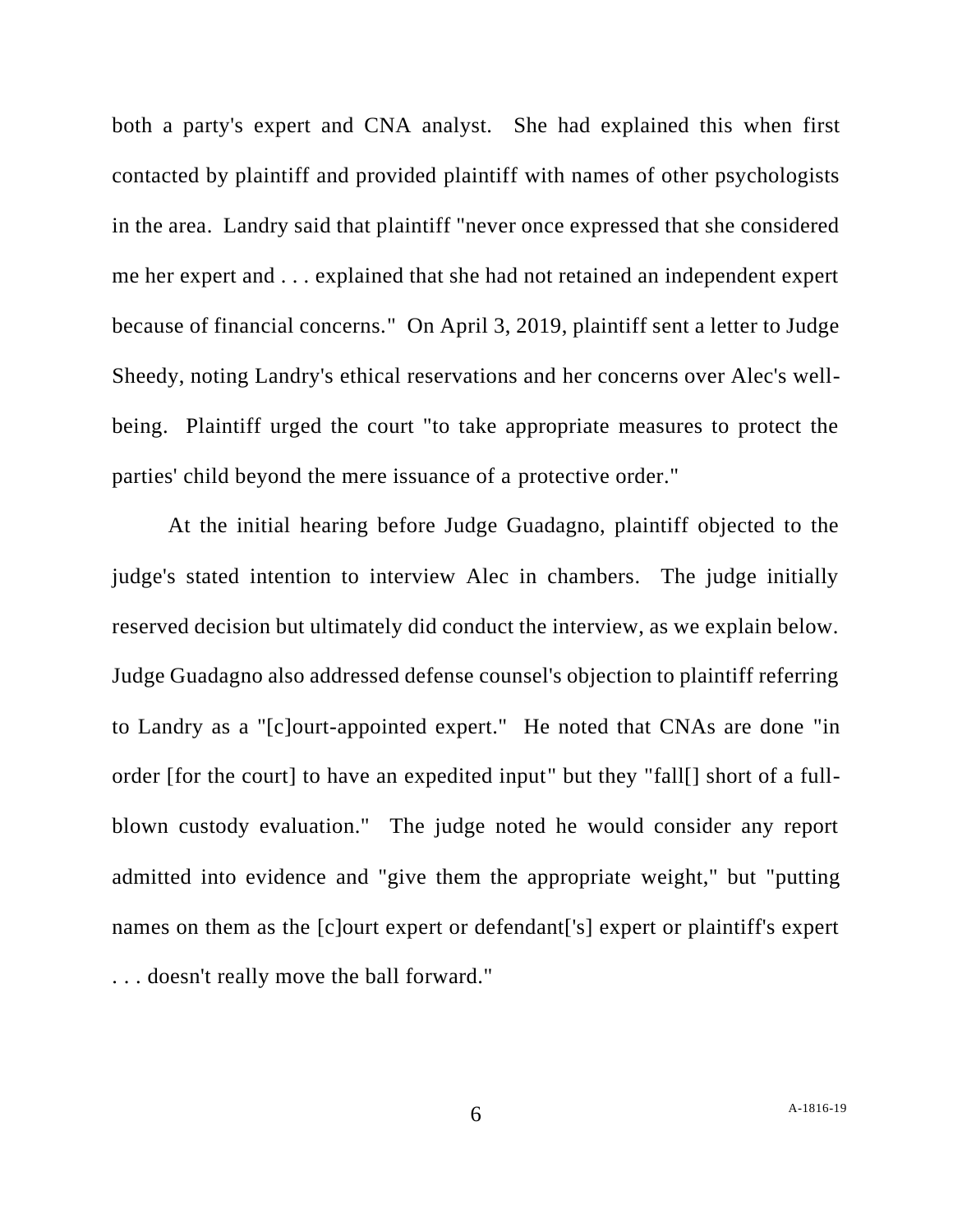Plaintiff testified, as did her mother and Landry. Defendant testified, as did Montgomery, defendant's brother, two of defendant's neighbors, and one of Alec's babysitters. We discuss as necessary the testimony and Judge Guadagno's specific findings and conclusions based on the evidence adduced at the hearing in the context of plaintiff's specific points on appeal.

### II.

It is well-established that "[w]e grant substantial deference to a trial court's findings of fact and conclusions of law, which will only be disturbed if they are manifestly unsupported by or inconsistent with the competent, relevant and reasonably credible evidence." N.H. v. H.H., 418 N.J. Super. 262, 279 (App. Div. 2011) (quoting Crespo v. Crespo, 395 N.J. Super. 190, 193–94 (App. Div. 2007)). This is particularly so where the evidence is largely testimonial and rests on the judge's credibility determinations. Gnall v. Gnall, 222 N.J. 414, 428 (2015). In addition, we particularly "recogniz[e] the court's 'special jurisdiction and expertise in family matters.'" Thieme v. Aucoin-Thieme, 227 N.J. 269, 282– 83 (2016) (quoting Cesare v. Cesare, 154 N.J. 394, 413 (1998)). However, "[a] more exacting standard governs our review of the trial court's legal conclusions[,] . . . [which] we review . . . de novo." Id. at 283 (citing D.W. v. R.W., 212 N.J. 232, 245–46 (2012)).

7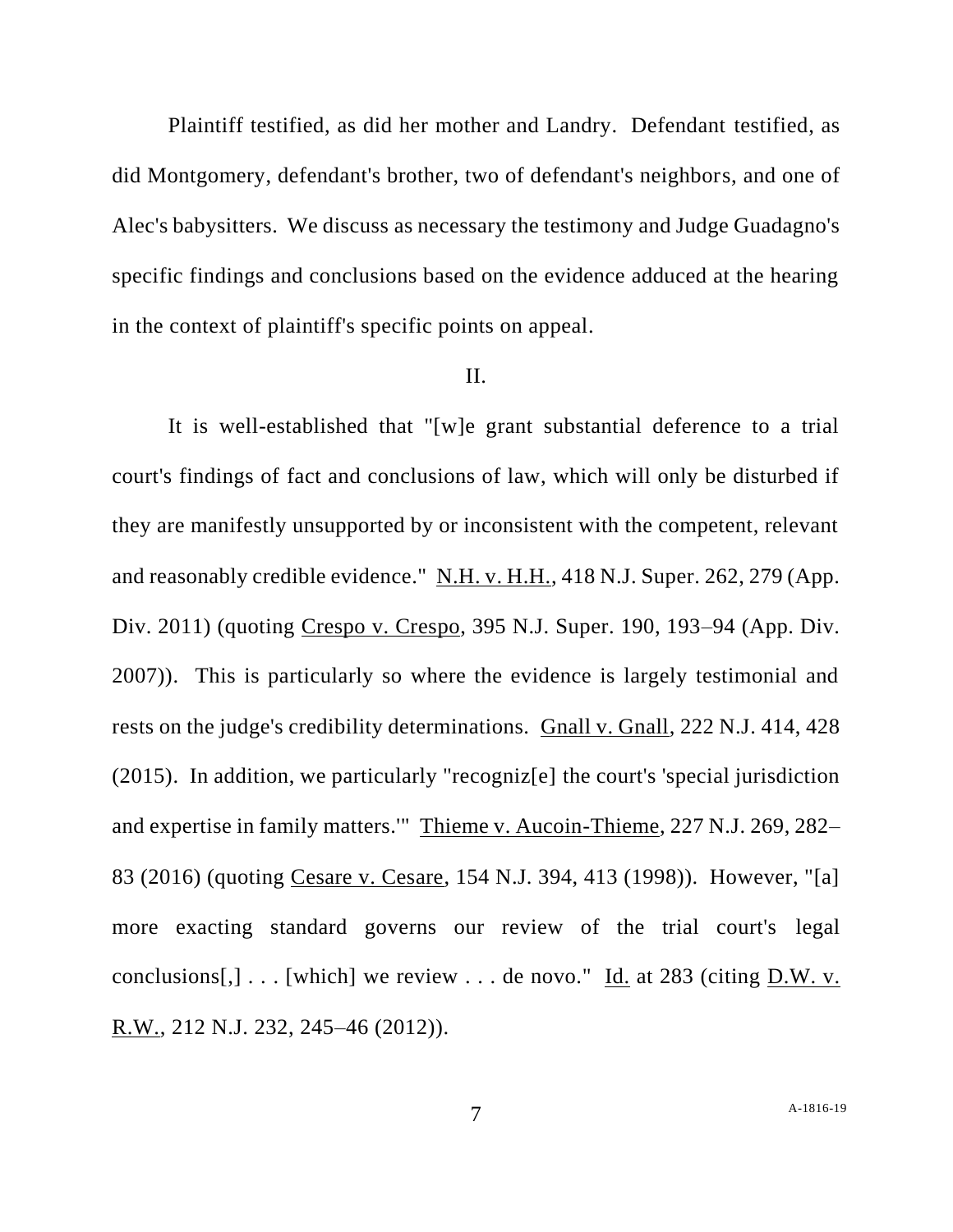Plaintiff contends in Points One, Three and Four that Judge Guadagno erred because he: "consistently refused to enforce the [PSA]"; misapplied the best-interests of the child standard and "cherry[-]picked evidence" to support the result; and abused his discretion by interviewing Alec and relying on the child's answers as "dispositive," despite conclusions in Landry's report about Alec's deteriorating emotional state and her recommendation that the court appoint a guardian ad litem  $(GAL)$  for the child.<sup>6</sup>

(i)

The PSA focused almost entirely on custody and parenting time. It provided for the parties to share legal custody and designated plaintiff as PPR. The parties were permitted to make "ordinary day-to-day decisions" about Alec's "daily routines" when he was in their custody, but they were required to consult

<sup>6</sup> Plaintiff does not specifically challenge that portion of Judge Guadagno's order maintaining her child support obligation at the same level. She mentions only in passing that Judge Guadagno did not address the issue, even though Judge Sheedy had reserved resolution of plaintiff's earlier motion for modification until completion of the plenary hearing. An issue not briefed on appeal is deemed waived. Pullen v. Galloway, 461 N.J. Super. 587, 595 (App. Div. 2019) (citing N.J. Dep't of Env't Prot. v. Alloway Twp., 438 N.J. Super. 501, 505 n.2, (App. Div. 2015)); see also Mid-Atlantic Solar Energy Indus. Ass'n v. Christie, 418 N.J. Super. 499, 508 (App. Div. 2011) (noting cursory discussion of an issue in a brief is improper).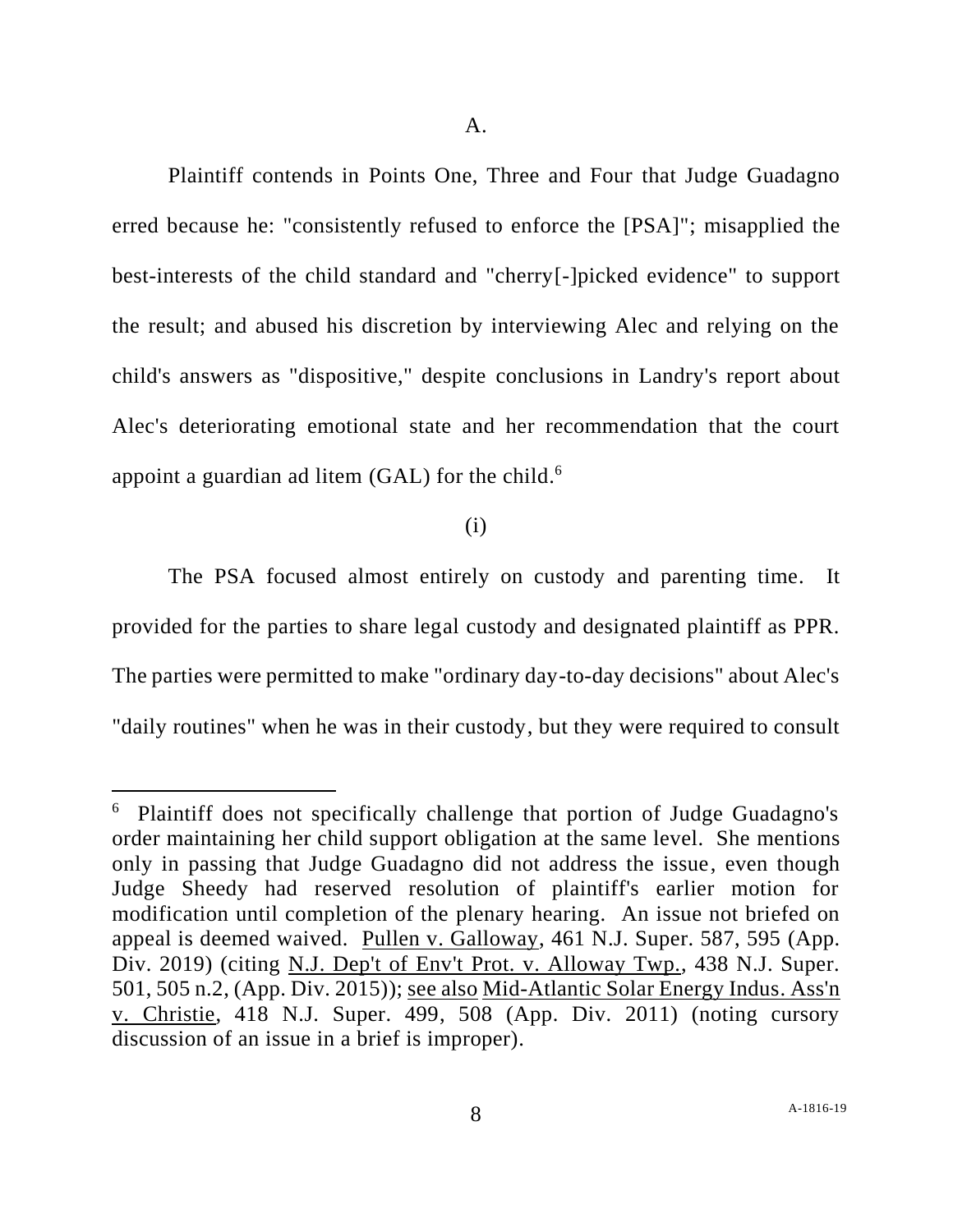each other and could not act unilaterally on any "matters of importance" concerning Alec's health, education, religion, and general welfare. In addition to detailed parenting time provisions, the PSA provided for a right of first refusal in the event either parent was unavailable to care for Alec during their parenting time, whereby the other parent could give notice of their intent to care for Alec, rather than using a "third-party caregiver." The parties would share equally the transportation responsibilities associated with parenting time, but if defendant exercised additional parenting time, he would be responsible for "transportation both ways." Significantly, the PSA provided that neither parent could relocate with Alec outside of New Jersey without the consent of the other parent or an order of the court.

Most significantly, plaintiff contends Judge Guadagno ignored the PSA's designation of her as PPR. Plaintiff correctly notes that our courts have recognized the contractual nature of PSAs, and that they "should be enforced according to the original intent of the parties." J.B. v. W.B., 215 N.J. 305, 326 (2013) (citing Pacifico v. Pacifico, 190 N.J. 258, 265–66 (2007)). Essentially, she contends that although she moved to Virginia with her son in violation of the PSA, and that ultimately resulted in defendant having custody of Alec in New Jersey since December 2016, see Abdelkader, slip op. at 4, Judge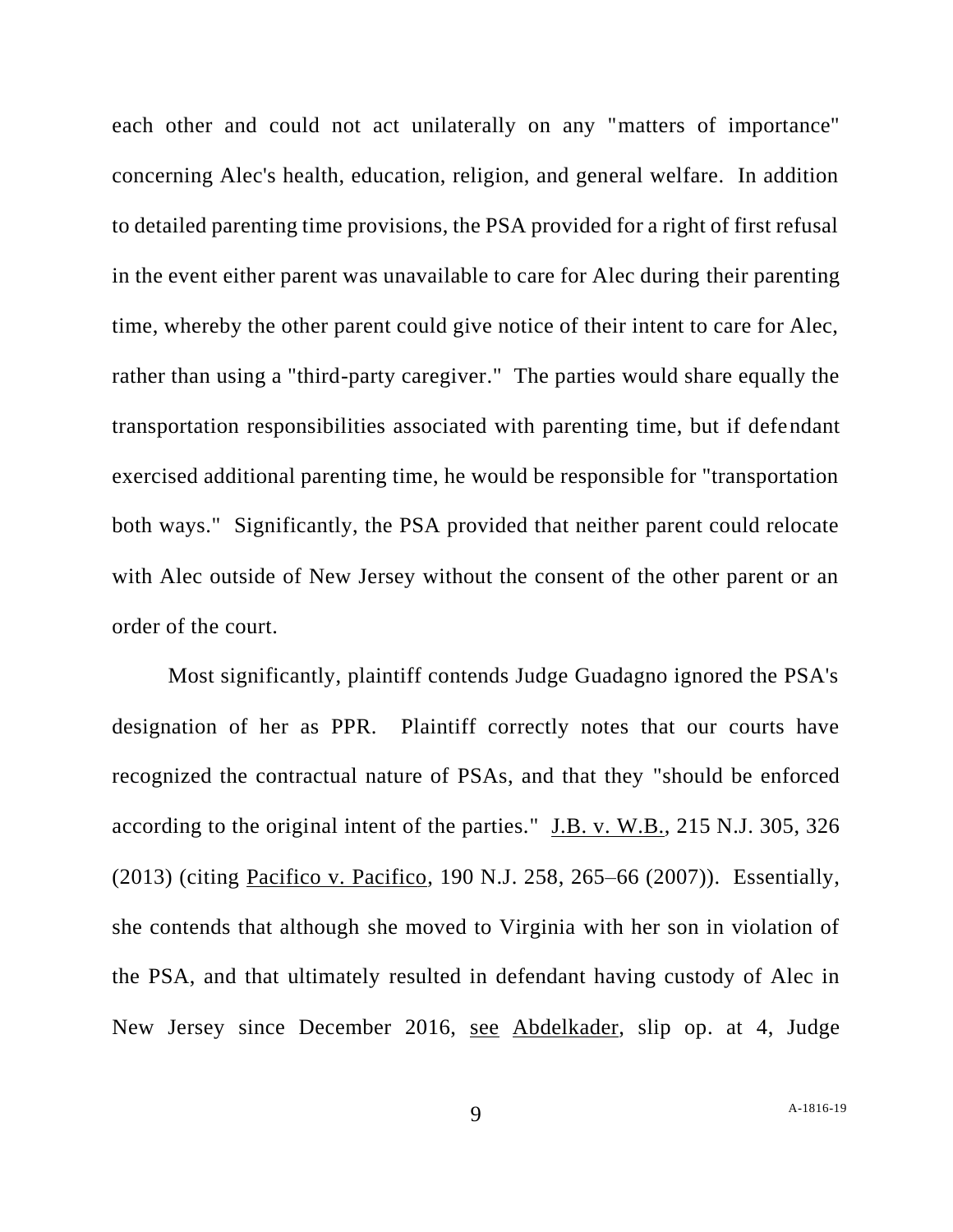Guadagno should have enforced the terms of the PSA and re-designated her as PPR.

"The touchstone for all custody determinations has always been 'the best interest[s] of the child.'" Faucett v. Vasquez, 411 N.J. Super. 108, 118 (App. Div. 2009) (alteration in original) (quoting Kinsella v. Kinsella, 150 N.J. 276, 317 (1997)). "Parties cannot by agreement relieve the court of its obligation to safeguard the best interests of the child."  $P.T. v. M.S., 325 N.J. Super. 193, 215$ (App. Div. 1999) (citing In re Baby M., 109 N.J. 396, 418 (1988)). "A custody arrangement adopted by the trial court, whether based on the parties' agreement or imposed by the court, is subject to modification based on a showing of changed circumstances, with the court determining custody in accordance with the best interests standard of N.J.S.A. 9:2-4." Bisbing v. Bisbing, 230 N.J. 309, 322 (2017). Changed circumstances that affect the child's welfare are sufficient to order a plenary hearing and possibly modify any prior agreement or order regarding these issues. Hand v. Hand, 391 N.J. Super. 102, 105 (App. Div. 2007) (citations omitted).

Our prior opinion determined that plaintiff's initial relocation to Virginia and the multiple relocations of Alec resulted in a "whirlwind of changed circumstances" in his young life that made a plenary hearing necessary.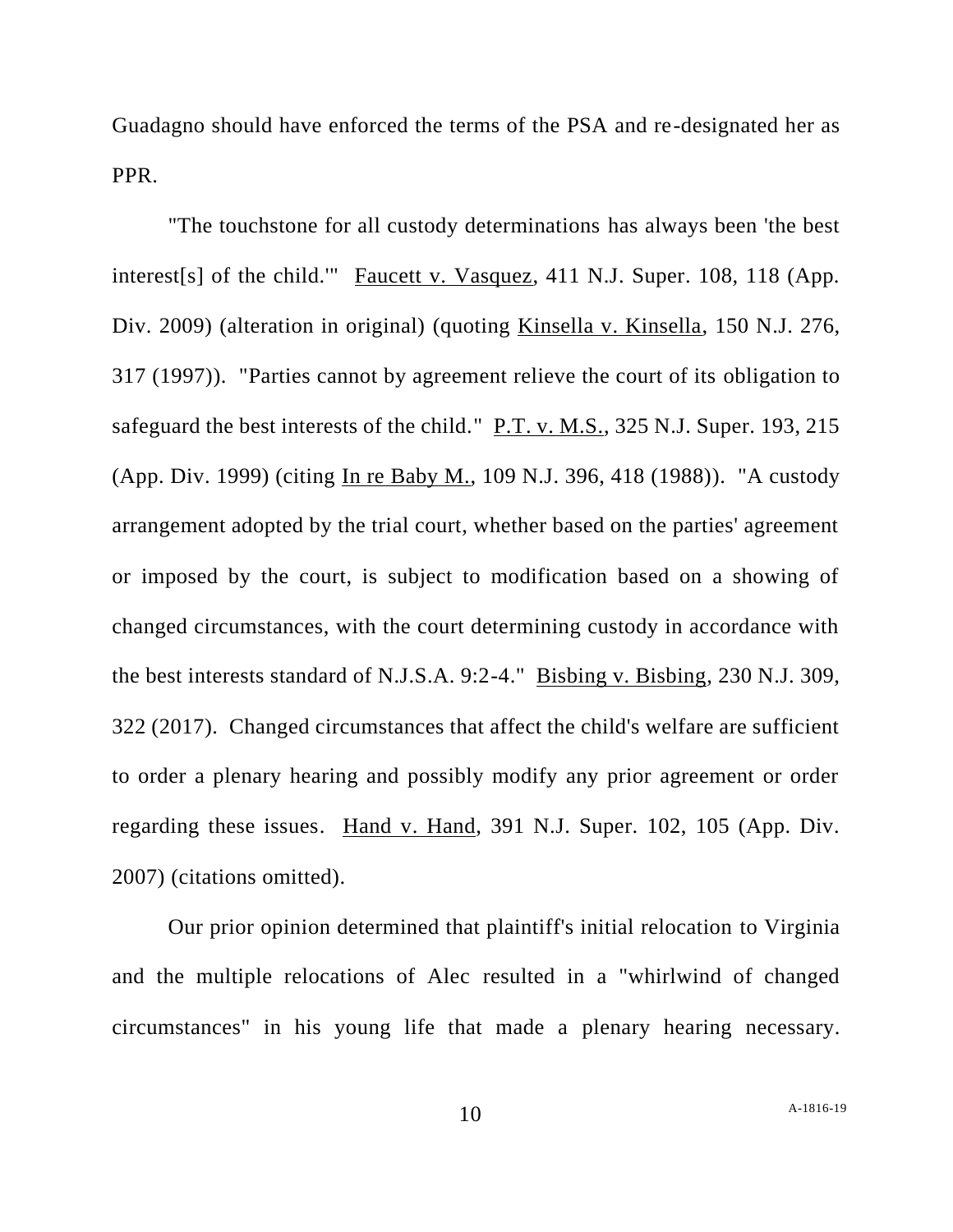Abdelkader, slip op. at 8–9. Judge Guadagno was free to consider the evidence at that hearing and enter an order designating which parent would serve as PPR, guided solely by what was in Alec's best interests and without regard to the terms of the PSA. Plaintiff's contention requires no further discussion. R. 2:11-  $3(e)(1)(E)$ .

Seen through this prism, plaintiff's claims that Judge Guadagno refused to enforce other terms of the PSA, including her "right of first refusal" to parenting time, the PSA's prohibition against unilateral decision making and the equal sharing of transportation costs, fall by the wayside.

Other than ordering that defendant would remain Alec's PPR, the judge left it to the parenting coordinator "to aid the parties in monitoring their existing parenting plan." Judge Guadagno only discussed plaintiff's right of first refusal and defendant's unilateral decision making in the context of making findings and weighing the statutory best interest factors, see N.J.S.A. 9:2-4(c). In doing so, he signaled his agreement with Judge Sheedy's December 2018 order regarding the right of first refusal.

The December 2018 order granted plaintiff's request for modification of the existing parenting time schedule and provided her with additional time with Alec. Judge Sheedy, however, rejected plaintiff's request that defendant provide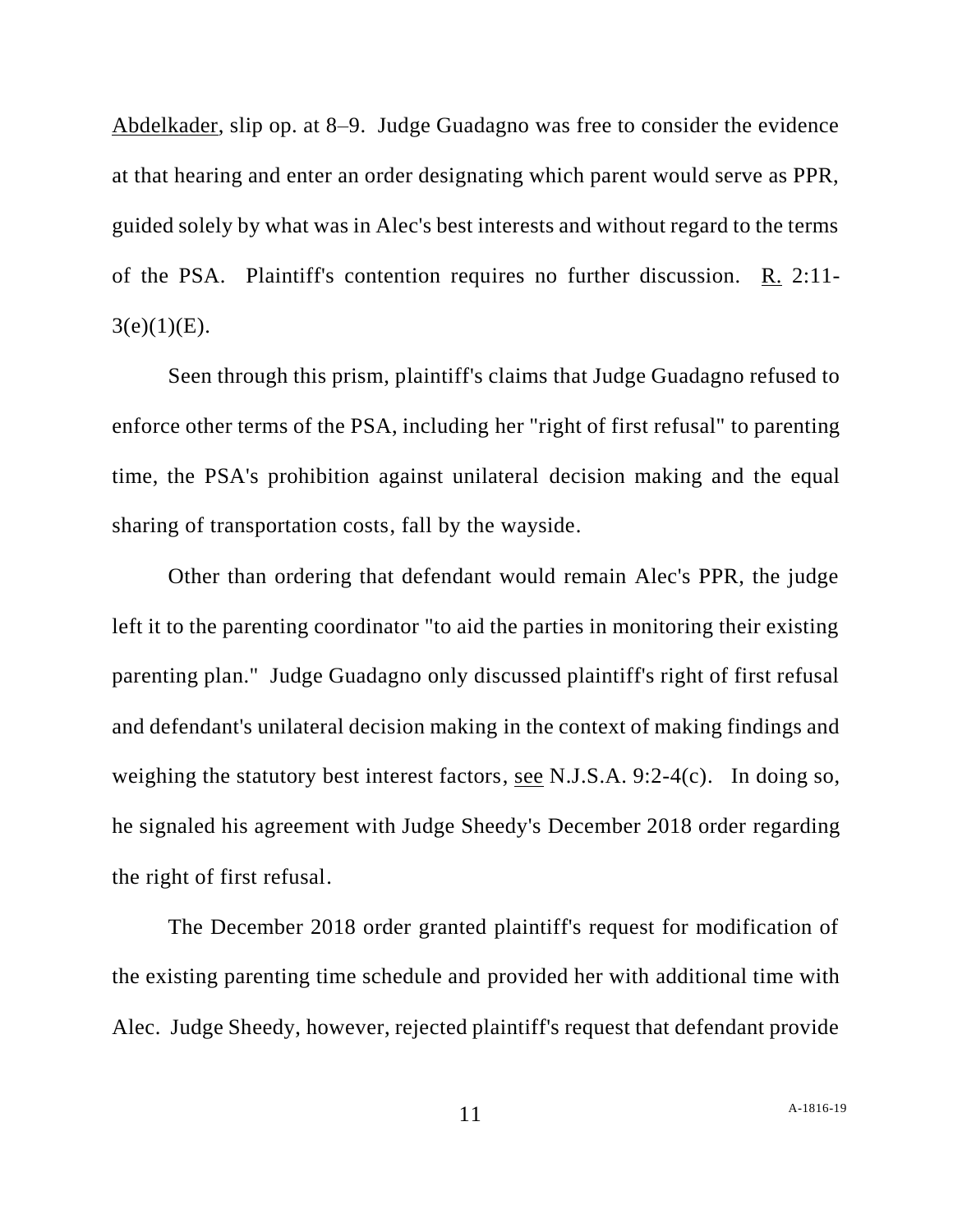her with forty-eight hours advanced notice whenever he intended to have a "third-party caregiver" stay with Alec. At the same time, Judge Sheedy rejected defendant's request to set "reasonable parameters" for each party to exercise their respective rights of first refusal in the PSA. She concluded that the PSA "specifically contemplate[d] the right of first refusal when the parties are unable to care for [Alec] and/or will not be able to sleep in the same home with [Alec]." This was certainly a reasonable interpretation of the PSA's provisions; plaintiff's argument that defendant must permit her to parent Alec for short periods of time instead of using a babysitter was not, and it was contradicted by other provisions of the PSA where it was anticipated that others, like part-time nannies, might be necessary to assist with childcare.

While the record reveals that defendant acted unilaterally on occasion, it also demonstrates plaintiff's unilateral actions prior to 2016, when she was Alec's PPR. When the parties executed the PSA, the agreement logically placed the costs of parenting time transportation on defendant, because he was not the PPR. Things had obviously changed by the time Judge Sheedy entered the December 2018 order that modified parenting time pending the plenary hearing. But, by then, plaintiff was no longer the PPR, and Alec had resided primarily with defendant for some time.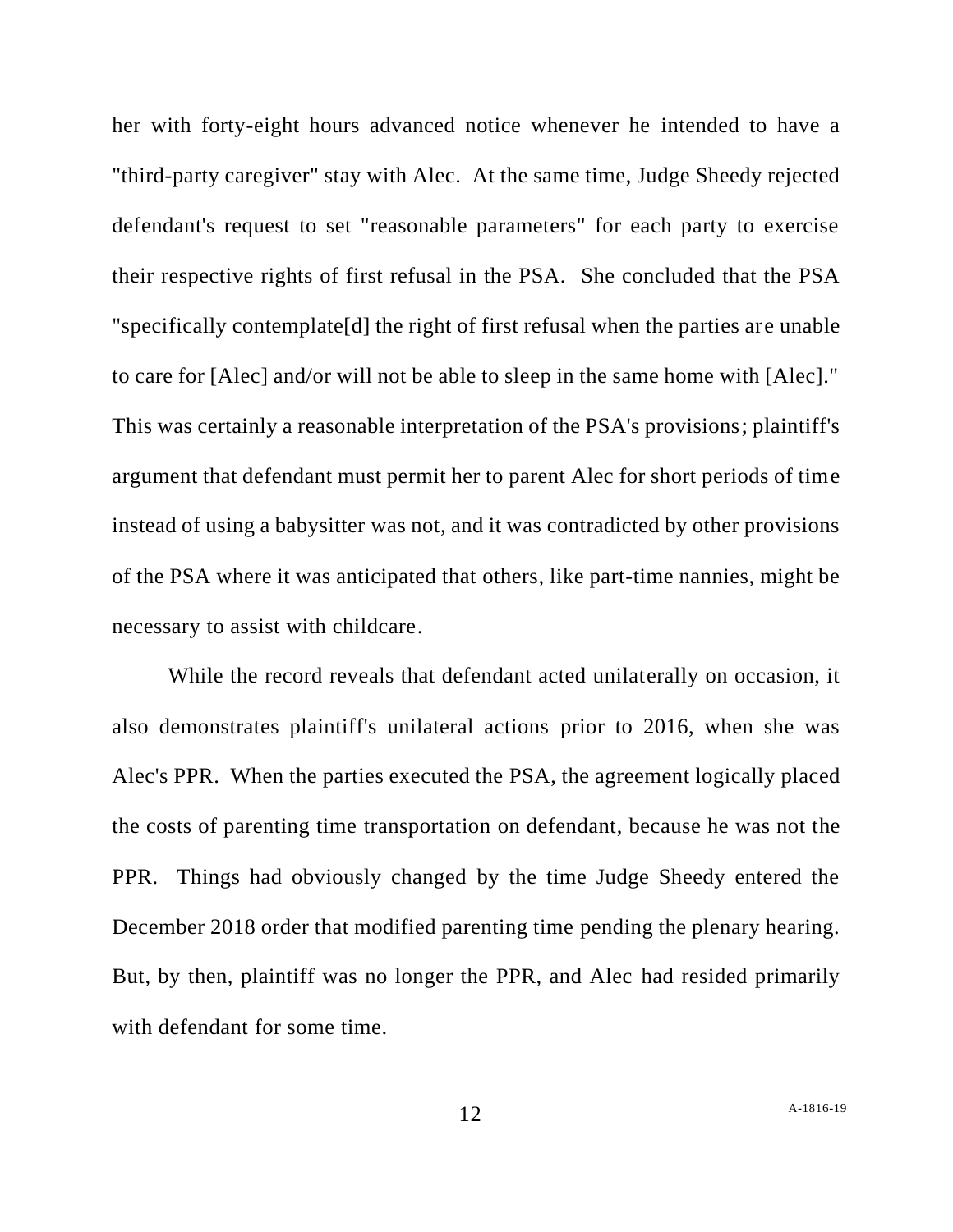In Point IV, plaintiff argues that the court abused its discretion by conducting an in-camera interview of Alec and subsequently giving his responses dispositive weight in the best-interests analysis. She suggests that Judge Guadagno failed to consider Alec's emotional state, lack of capacity, and the totality of the circumstances. We find no mistaken exercise of the court's discretion.

After initially reserving on the issue when plaintiff objected, the judge determined he would conduct the interview, finding that Rule 5:8-6 "favors" an in-camera interview of the child. Based on other testimony, the judge concluded that Alec was a "very bright child" and that, at the age of nine, he was of "adequate age to at least present [his] wishes, and that's all we are doing here." Judge Guadagno allowed the parties to submit questions for Alec, and plaintiff did so. After conducting the interview, the judge made the transcript available to the parties.<sup>7</sup> In his written decision, Judge Guadagno rejected plaintiff's argument that Alec did not have the capacity to express his wishes. The judge concluded that Alec "possesses the maturity and judgment to express his custodial preference."

 $7$  The transcript does not appear in the record.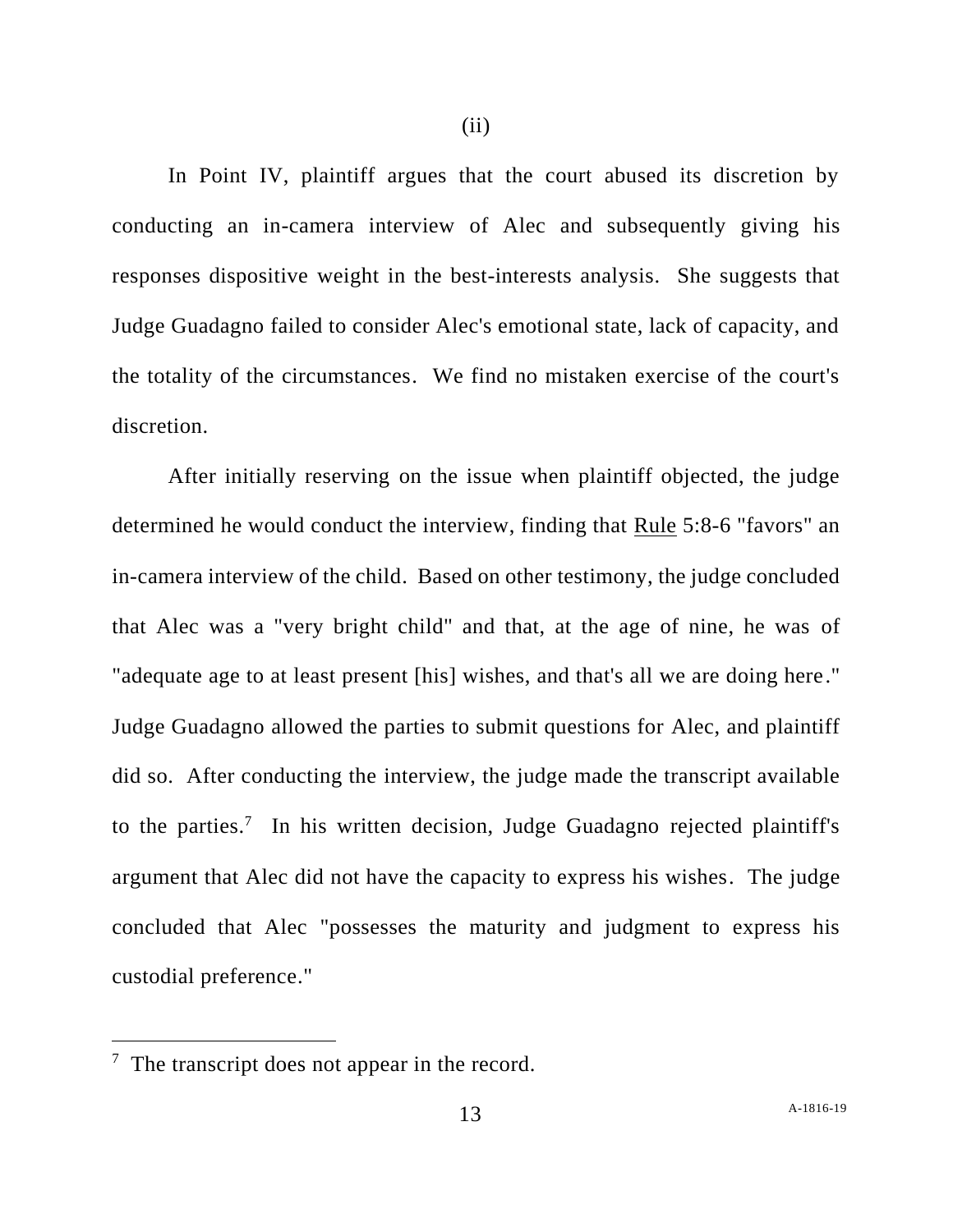Rule 5:8-6 provides, in pertinent part:

As part of the custody hearing, the court may on its own motion or at the request of a litigant conduct an in camera interview with the child(ren). In the absence of good cause, the decision to conduct an interview shall be made before trial. If the court elects not to conduct an interview, it shall place its reasons on the record. If the court elects to conduct an interview, it shall afford counsel the opportunity to submit questions for the court's use during the interview and shall place on the record its reasons for not asking any question thus submitted. stenographic or recorded record shall be made of each interview in its entirety. Transcripts thereof shall be provided to counsel and the parties upon request and payment for the cost.

"[T]he preference of the child when of sufficient age and capacity to reason so as to form an intelligent decision" is a relevant part of the court's calculus when making a custody award. N.J.S.A. 9:2-4(c). "[T]he decision whether to interview a child in a contested custody case is left to the sound discretion of the trial judge, which, as in all matters affecting children, must be guided by the best interest of the child."  $\underline{D.A. v. R.C.,}$  438 N.J. Super. 431, 455–56 (App. Div. 2014).

Plaintiff contends that Alec's emotional state was such that the judge should not have conducted the interview. She cites Landry's report, which recommended appointment of a guardian ad litem for the child. However, Judge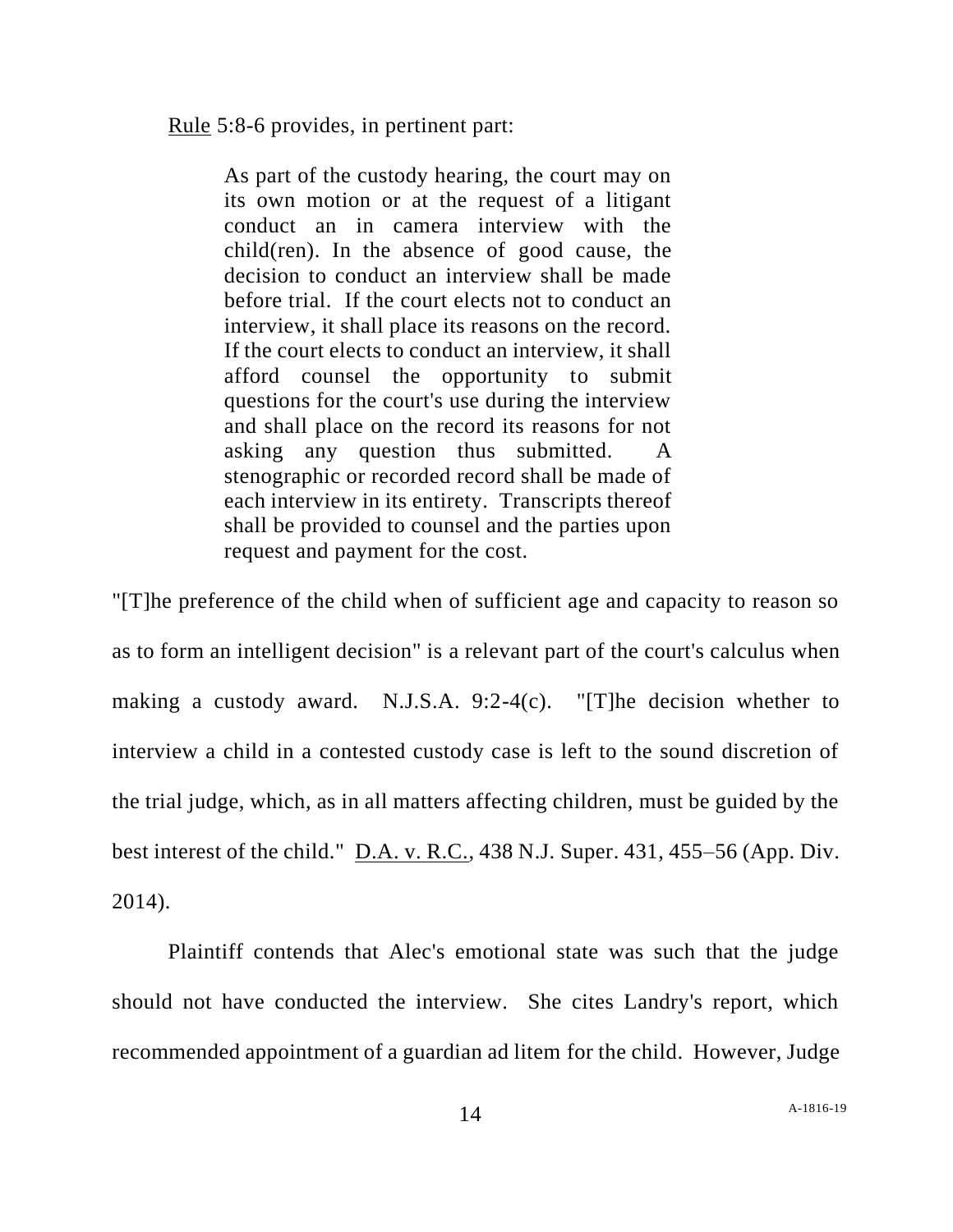Guadagno was in the best position to assess Alec's ability to participate in the interview without doing any further harm to the child.

In Mackowski v. Mackowski, interpreting a prior iteration of the rule that required the court to conduct an interview of the child upon a party's request, we rejected the trial judge's refusal because of concerns about the child's welfare. 317 N.J. Super. 8, 11 (App. Div. 1998). We made clear:

> The value of a properly conducted interview enabling the judge to see and hear the child first-hand outweighs the possibility of harm that may befall a child by being subjected to the interview process. On balance, it is not the interview that is ultimately harmful, but the custody dispute between the parties that potentially wrecks havoc with the child.

[Id. at 14.]

Judge Guadagno noted that Alec had a clear preference for maintaining the status quo with defendant as PPR, and he "provided compelling reasons for doing so[.]" Contrary to plaintiff's contention, the judge did not give the interview "dispositive" weight; rather, he made findings and reached conclusions on all the statutory factors, including the preference of the child. There was no mistaken exercise of discretion in interviewing Alec.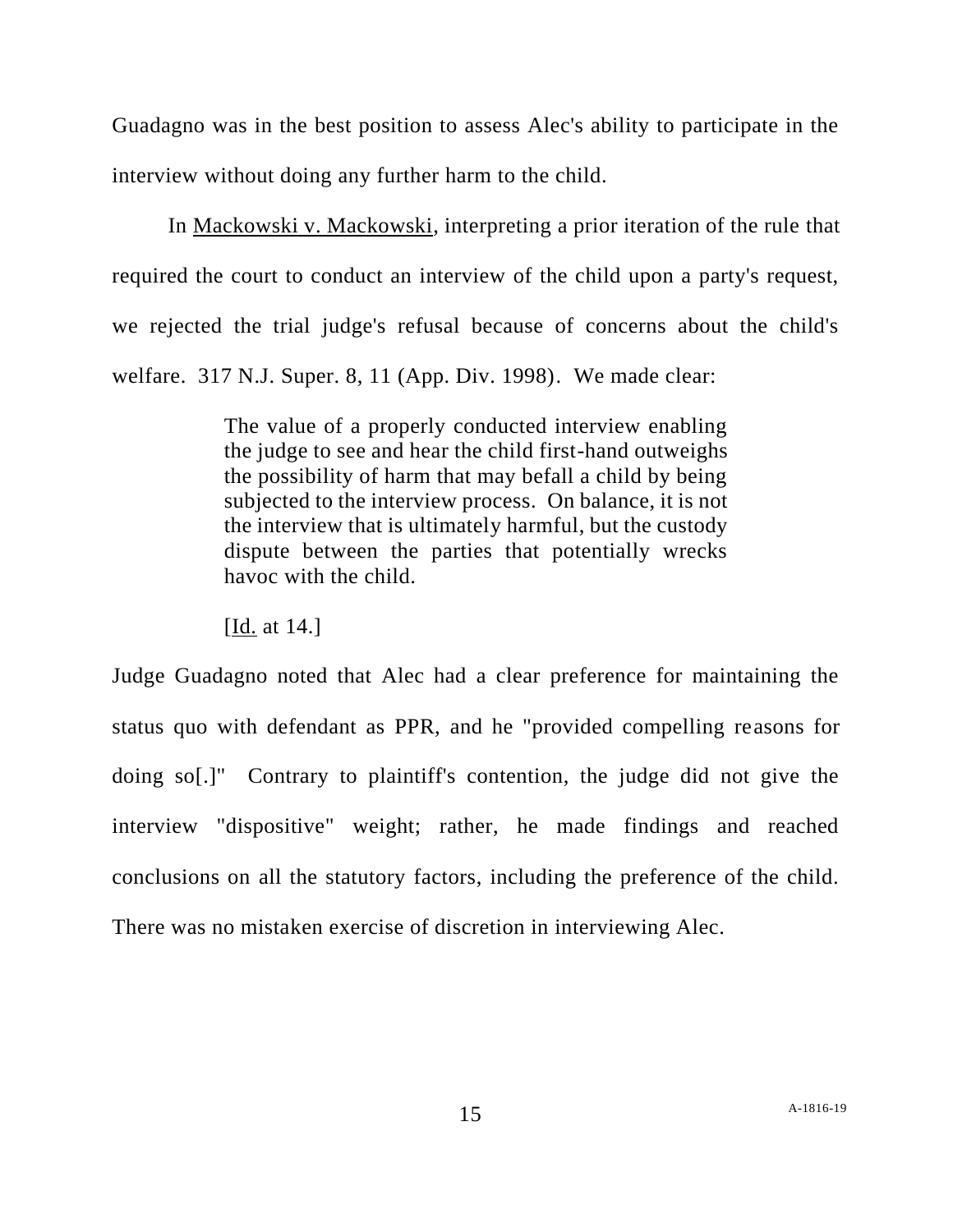In Point III, plaintiff argues Judge Guadagno "cherry[-]picked" the evidence supporting the result and misapplied the statutory best-interest factors. We again disagree.

> Determining what custodial arrangement is in the best interest of a child requires the Family Part judge to apply the statutory factors outlined in N.J.S.A. 9:2-4, as complimented by the relevant court rules governing an award or change of custody, and reach a conclusion that is supported by the material factual record.

[D.A., 438 N.J. Super. at 450.]

"[A]s a general proposition, we should accord great deference to discretionary decisions made by Family Part judges, provided they are supported by adequate, substantial, and credible evidence in the record." Id. at 451 (citing Cesare, 154 N.J. at 411–13 (1998)).

Here, Judge Guadagno considered all the factors set forth in N.J.S.A. 9:2- 4(c). He did not ignore evidence that was favorable to plaintiff or detrimental to defendant. For example, in analyzing the ability of the parents "to agree, communicate and cooperate in matters relating to" Alec, ibid., the judge cited both Landry's report and Montgomery's report and recognized both parents had failed to cooperate with each other. However, he cited to substantial evidence in the record that led him to conclude "plaintiff's failures in this regard have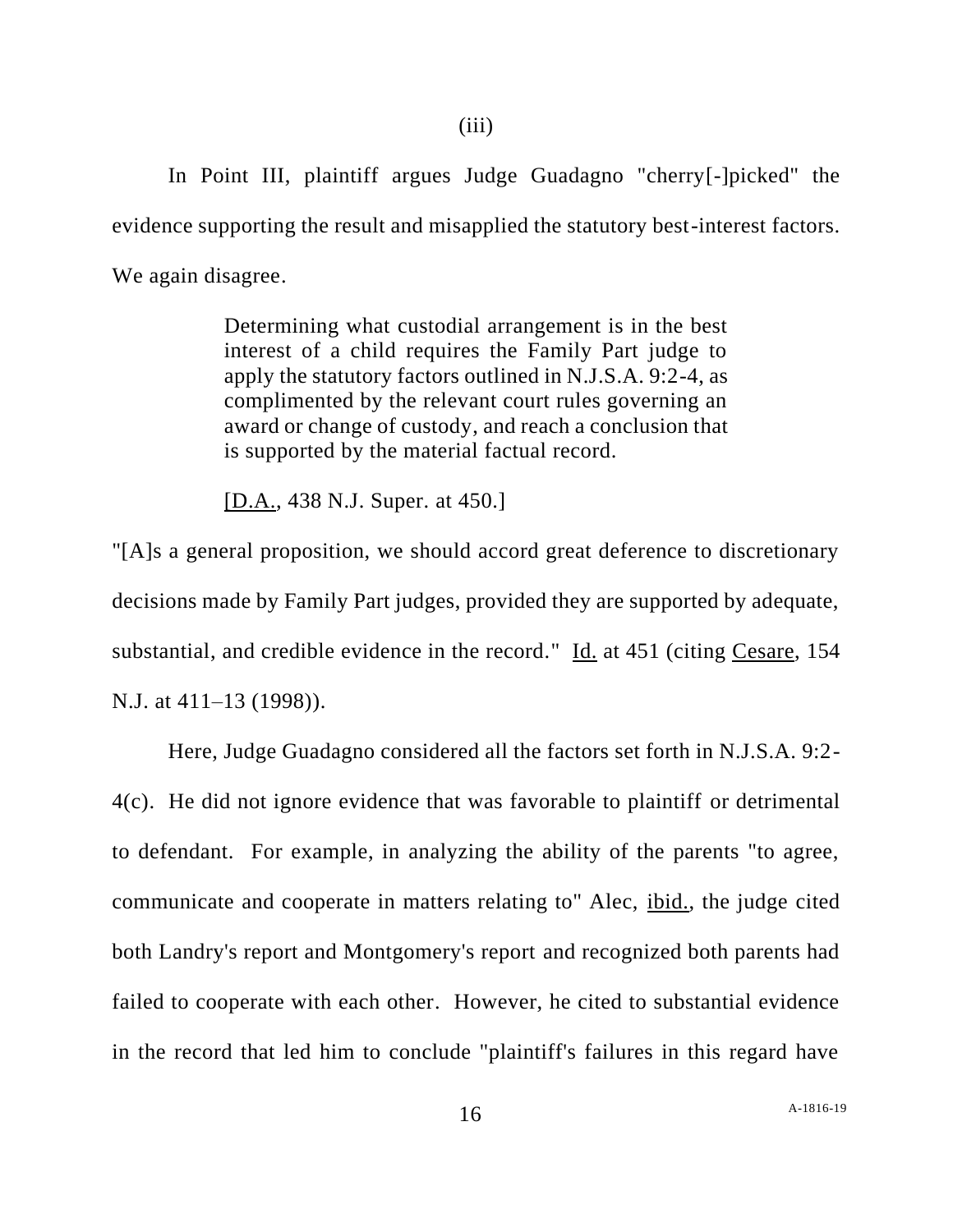been more troubling." The judge also cited specific credible evidence in the record that supported his conclusion that defendant was willing to facilitate plaintiff's parenting time, but plaintiff showed a tendency to arbitrarily interfere with defendant's time.

Plaintiff contends that the judge downplayed Landry's conclusion that Alec's emotional stability had deteriorated since 2016, and she correctly notes that only Landry, with the benefit of her 2016 CNA evaluation, had the ability to compare Alec's condition before and after defendant became his PPR. However, the judge credited Montgomery's opinion that Alec had a positive relationship with both parents and that the child's emotional problems predated his 2016 return to New Jersey and defendant's custody. It was well within the judge's discretion to credit all or none of the expert testimony in the case. Todd v. Sheridan, 268 N.J. Super. 387, 401 (App. Div. 1993).

In several other instances Judge Guadagno considered evidence that supported plaintiff's position. He noted, for example, that Alec generally "thrived in the custody of each parent[,]" and that both parents were able to meet the child's needs. Plaintiff's broad contention that the judge misapplied the statutory factors and made findings unsupported by the credible evidence in the record is simply unavailing.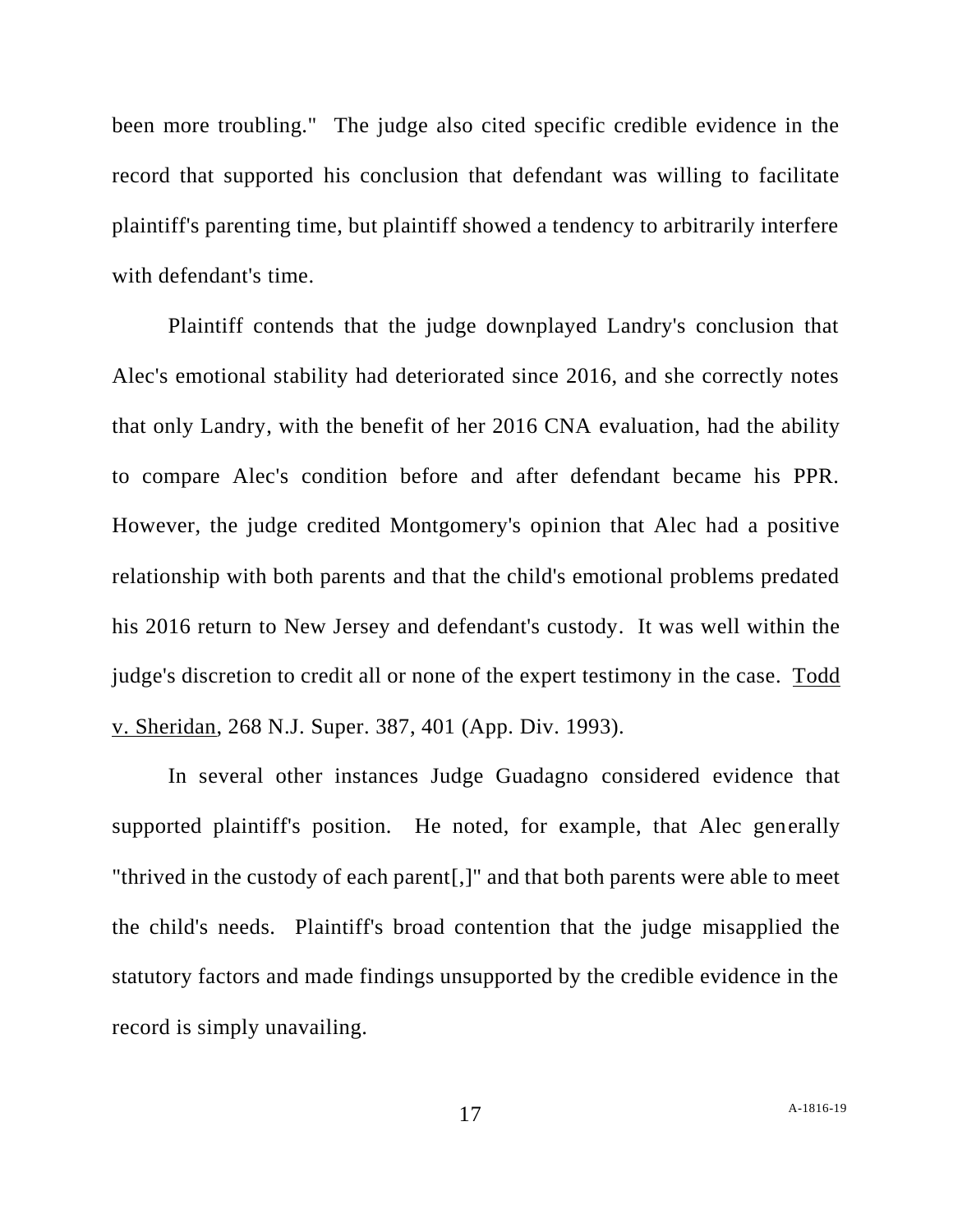In Point II, plaintiff argues it was error for Judge Sheedy to re-appoint Landry to produce an updated CNA when custody was in dispute. As best we can discern, plaintiff contends the court should have appointed its own expert. She also argues it was reversible error for Judge Sheedy to withhold Landry's report from plaintiff, and for Judge Guadagno to ignore Landry's recommendations, specifically, that a GAL be appointed on Alec's behalf and the family meet with "a joint or court-appointed child custody expert."

Initially, any delay in providing plaintiff with Landry's report was inconsequential; as noted, plaintiff had the report well in advance of the actual hearing. Following our remand, Judge Sheedy allowed both parties to retain custody experts, but, apparently for financial reasons, plaintiff chose not to do so. Instead, she announced her intention to produce Landry as a witness and Judge Sheedy properly ordered that to the extent Landry would be reprising her 2016 report, it should be updated.

Clearly, the court has the authority to appoint its own expert.  $\underline{R}$ . 5:3-3(d). As already noted, we have not been provided with transcripts of the pre-hearing case management conferences. We have no idea whether plaintiff specifically requested that relief. In her April 3, 2019 letter to Judge Sheedy noting Dr.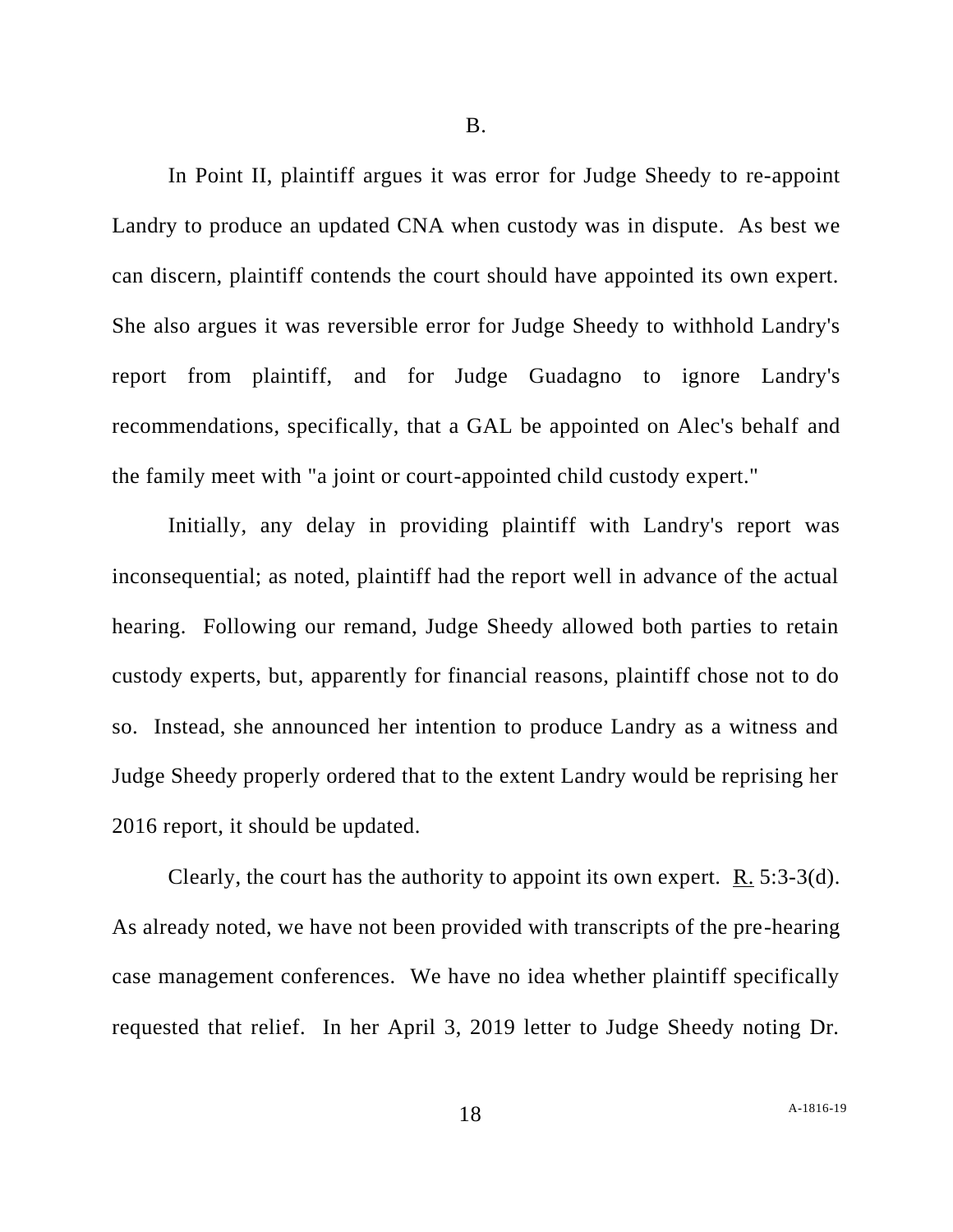Landry's ethical dilemma, plaintiff only urged the court "to take appropriate measures to protect the parties' child beyond the mere issuance of a protective order." Before us, plaintiff's brief contains no citation to the record demonstrating she specifically asked the court to appoint an expert because of her financial difficulties. Plaintiff only notes that Judge Sheedy's written opinion supporting the December 2018 order makes no reference to a courtappointed custody expert. Under the circumstances, we cannot conclude it was a mistaken exercise of discretion for the court not to appoint an independent expert. Plaintiff's claim that Landry was somehow an "improper" expert is unavailing.

Plaintiff contends that Judge Guadagno erred by ignoring Landry's recommendation during her testimony at the hearing that there be a full-blown, court-appointed best-interests evaluation. However, the judge had the benefit of Landry's report and testimony, as well as Montgomery's report and testimony. He also had the benefit of the testimony from several other witnesses and his interview of Alec.

Moreover, Rule 5:3-3 provides an important framework for the court's consideration of any custody expert's report, regardless of his or her retention. First, "[m]ental health experts who perform parenting/custody evaluations shall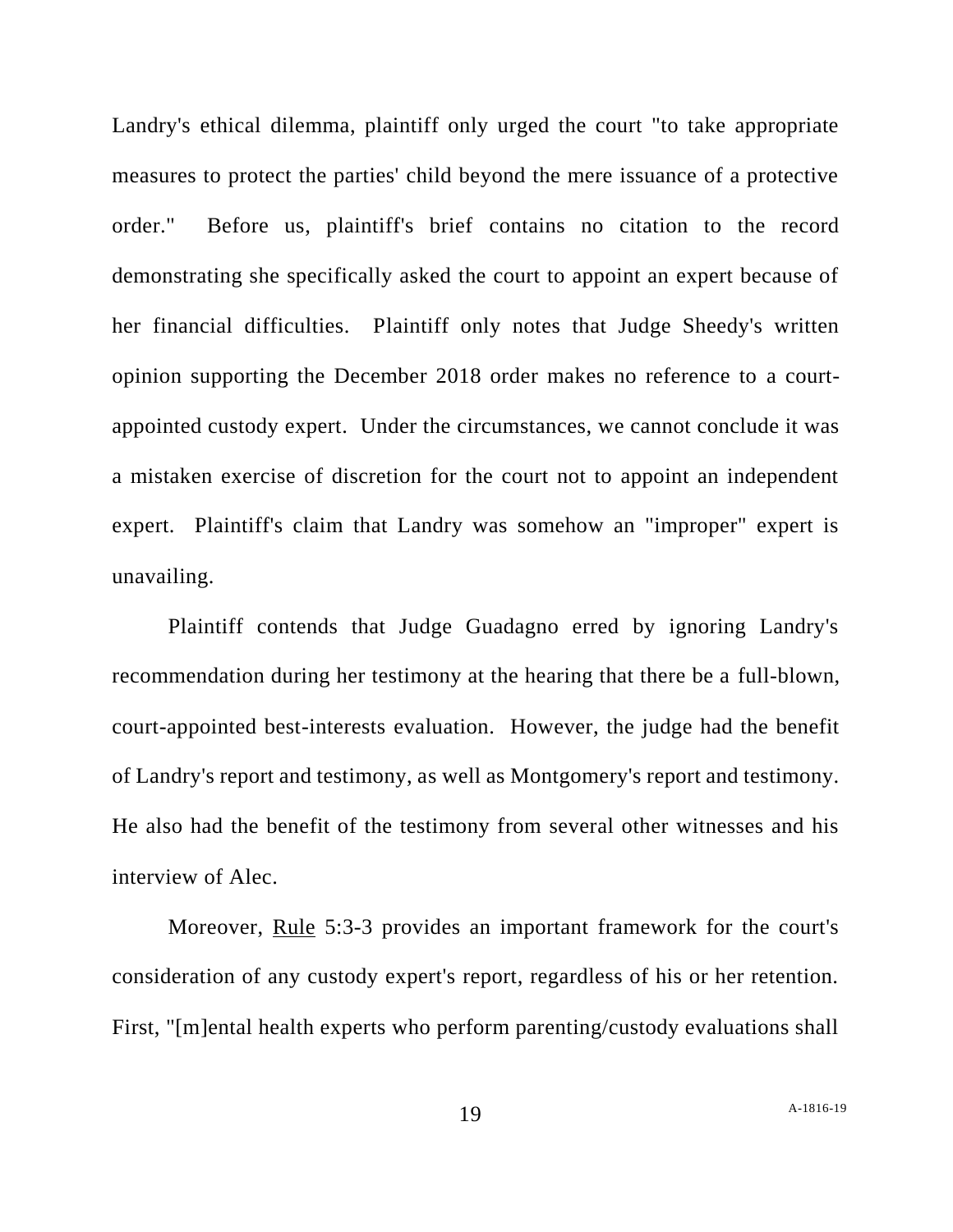conduct strictly non-partisan evaluations to arrive at their view of the child's best interests, regardless of who engages them." R. 5:3-3(b) (emphasis added). Second, "[a]n expert appointed by the court shall be subject to the same examination as a privately retained expert and the court shall not entertain any presumption in favor of the appointed expert's findings."  $R$ . 5:3-3(g) (emphasis added). Judge Guadagno completely understood these principles because at the very outset of the hearing, he addressed plaintiff's reference to Landry as a "court-appointed" expert and explained to plaintiff and defense counsel that he was duty bound to consider the opinions without regard to who retained the expert. Applying these principles, we are unpersuaded that the court's failure to appoint a neutral expert made any material difference in the outcome of this case.

# C.

Defendant argues that it was error to admit Montgomery's report into evidence because it was furnished "on the eve of trial" and without an opportunity for plaintiff to engage in discovery. The argument lacks sufficient merit to warrant extensive discussion. R. 2:11-3(e)(1)(E).

The initial date set for the plenary hearing was adjourned because Montgomery's report was not completed. It was not served until July 15, 2019,